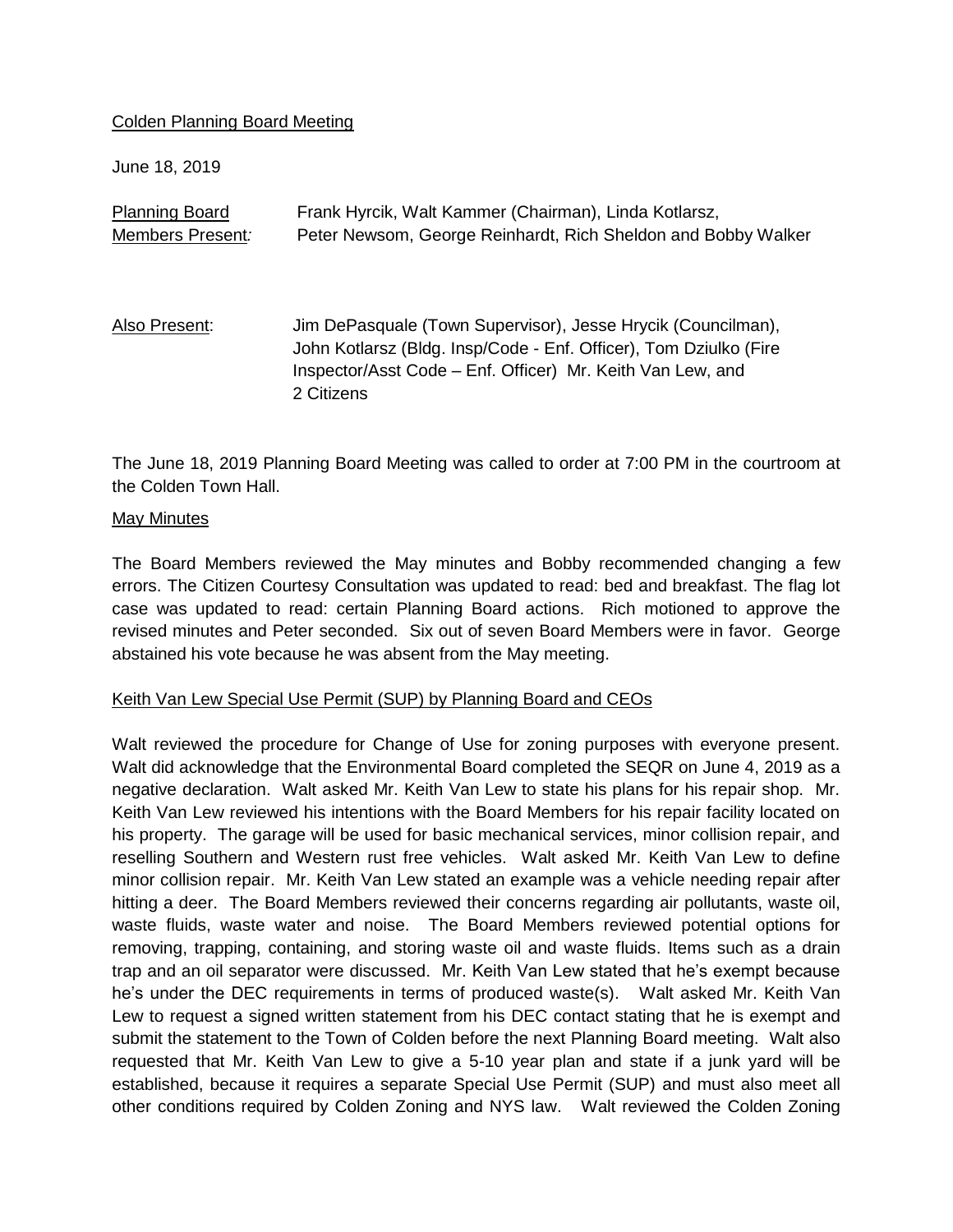requirements for parking spaces that are required. For each service bay three additional parking spaces are needed and required by Colden Chapter 108 Zoning. Also, for every two Employees one parking space is required. Walt asked for new drawings to be submitted to the CEO clearly showing parking spaces, all of which must be located in the Ag-zoning portion of his parcel, along with a statement explaining the use of the bays. Walt explained to Mr. Keith Van Lew that all the details are needed before the Planning Board will make a recommendation to the Town Board. Walt tabled the topic until the next Planning Board meeting on July 16, 2019.

A concerned Neighbor asked if the Planning Board would allow her to share her recent concerns. Walt acknowledged that the Planning Board did review the two page letter that was submitted by the citizen, and Walt, as the Chairman, doesn't allow privilege of the floor which is in accordance with NY guidelines for procedure and process at Advisory Planning Board meetings. None the less, after assertions by the citizen, Walt allowed two minutes and did advise that the proper venue for expression of such matter and concerns is later during the SUP process, in particular at the Town Board's Public Hearing on the potential SUP (subsequent to publication of the Planning Board's advisory recommendation) once the date and time of such public hearing is scheduled and advertised by the Town Board.

The matter of this SUP was subsequently tabled until more information is submitted by the applicant and the matter is placed on the Planning Board's agenda for a future meeting.

# Annual SUP Inspections

The annual inspections were completed on June 1, 2019. The Dog Kennels were completed by the Town of Colden Dog Control Officer. Two Special Use Permits (SUP) were independently inspected by the CEO.

# ECRT

Peter mentioned there are right away signs posted on certain streets (but not all) and roads for the ECRT parcels. The ECRT will continue advertising with an information booth during events held this Summer.

# Bobby's Action Items

Bobby didn't have any topics to discuss.

# Rich's Action Items

Rich would like to review houses that meet code but are downsized for affordability.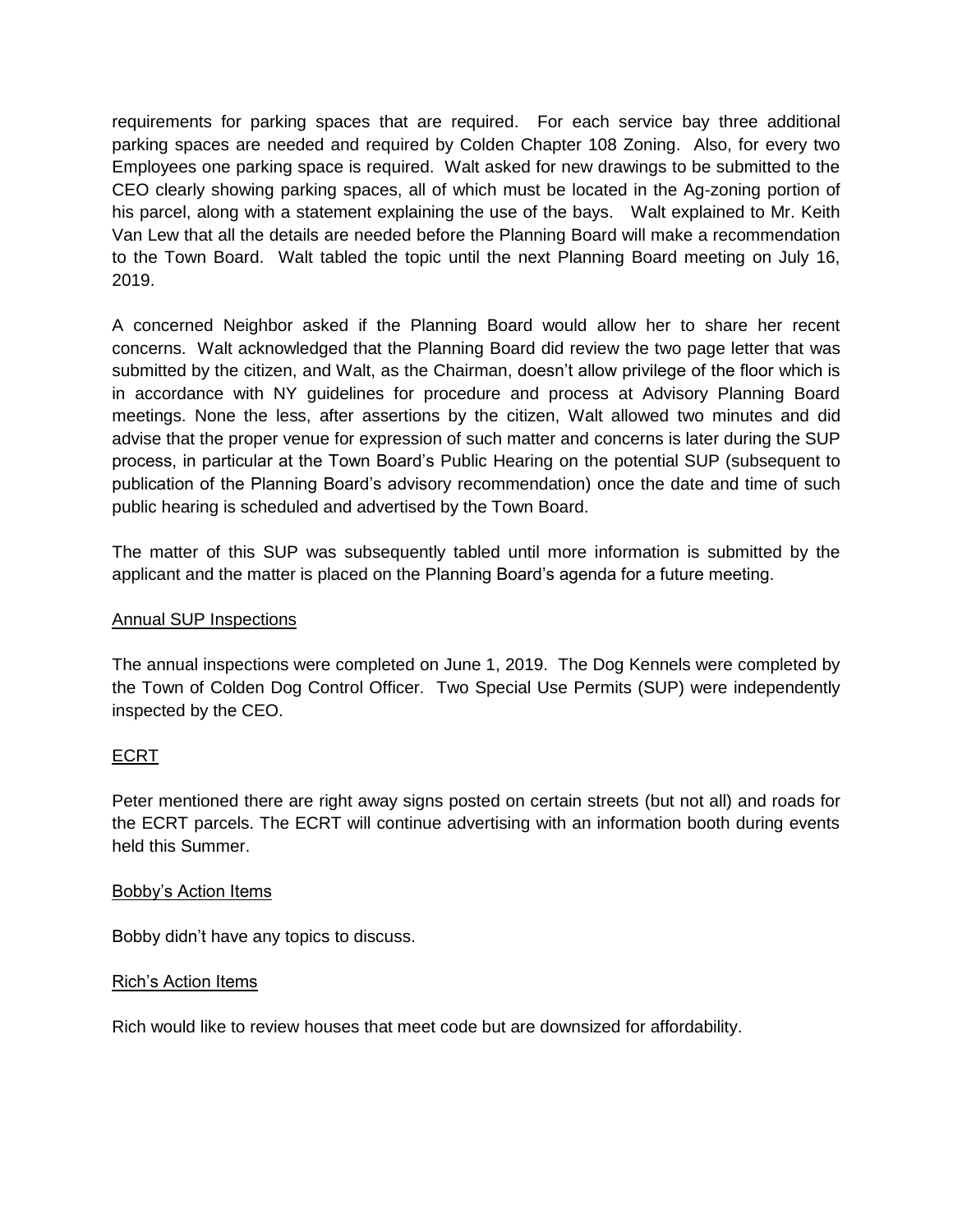# General Update Regarding Spectrum Cable/Infrastructure Expansion for Colden

Walt mentioned that Phase One expansion should now be available to order services as desired by Colden citizens. All Phase One work in Colden is now complete, although some remaining infrastructure (which is located in Concord) and coordination with Verizon is still ongoing as stated on the Planning Board agenda. Walt will supply a memo regarding the available service to the Town Clerk.

# General Update on NYSEG LED Streetlight Conversion Action

Jim DePasquale was in attendance at the meeting and updated Walt when he stated that the work was being completed in the park and remaining NYSEG work (via their LED installation contractor) will be finished within a few days.

# Colden's Clean Energy Community Initiative Updates

Walt attended the  $7<sup>th</sup>$  and  $8<sup>th</sup>$  organizational meetings on May 31, 2019 and June 10, 2019 at Green Springville HQ. Green Springville elected the Contractor after receiving a presentation from two proposers. Walt mentioned that Patty Zurbrick will coordinate a lunch at the Colden Senior Center for Citizens to attend to learn more about the program and that the seminar and informational presentation by the vendor (Solar by CIR) will be presented at the Colden Fire Hall on 10 July 2019.

# Prior PB Agenda items B3, B4, B5, B6, B7, B12, B13, and B14

The topics are tabled by Walt until further notice.

# Flag Lot Cases, and do we need define flag lot viz-a-viz subdivision issues?

The topic was tabled.

# Zoning changes for 5G Cellular Equipment Installations

The topic was tabled.

# NYS Ag&Markets Law Regarding Actions with 500' of Parcel in Ag Overlay District

Walt is still waiting for feedback.

# New Town Business

Formal new Town business: Walt reported he didn't receive any topics as he checked with the Town Clerk prior to the Planning Board meeting.